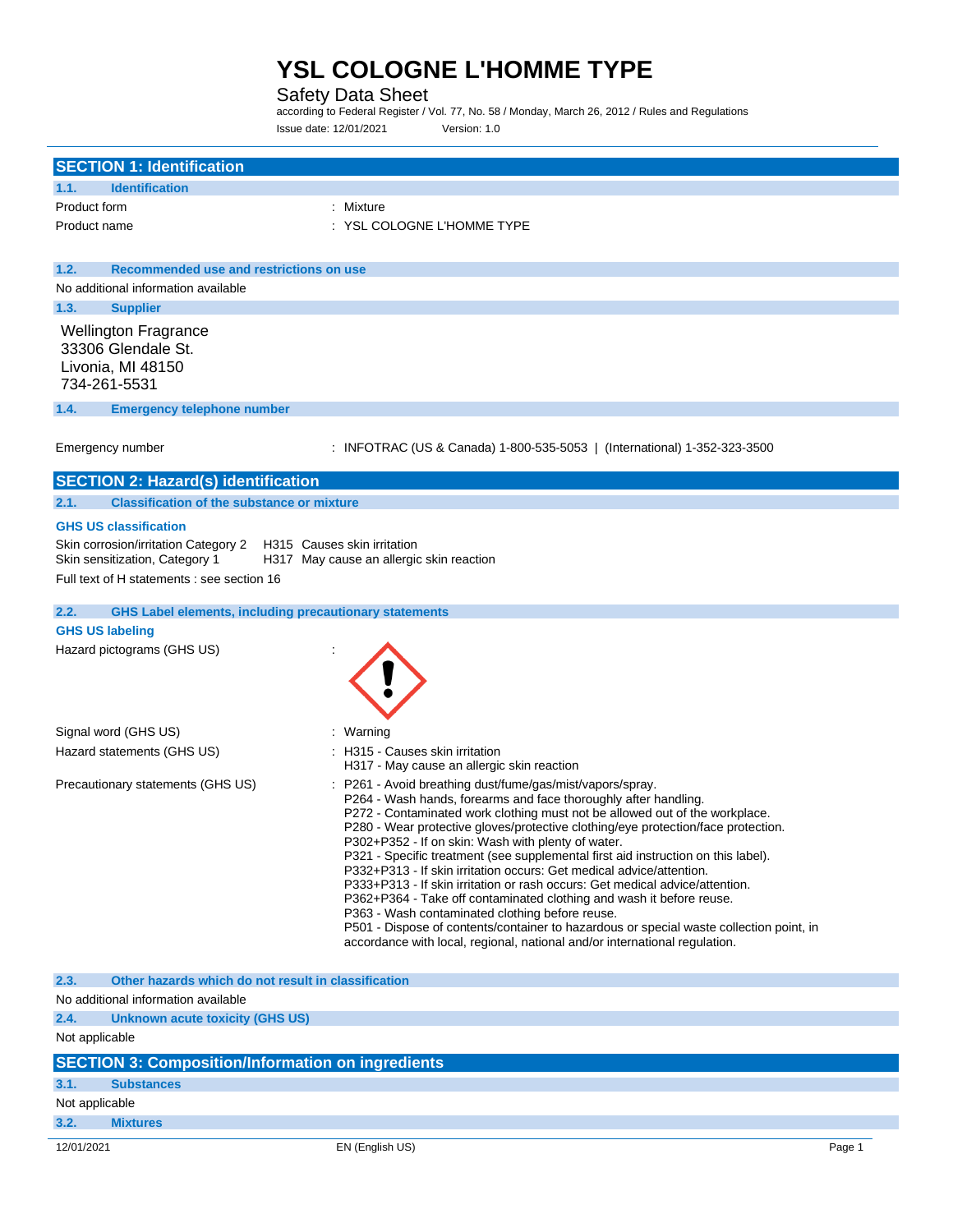# Safety Data Sheet

according to Federal Register / Vol. 77, No. 58 / Monday, March 26, 2012 / Rules and Regulations

| <b>Name</b>                                                                   | <b>Product identifier</b> | $\%$      | <b>GHS US classification</b>                                                          |
|-------------------------------------------------------------------------------|---------------------------|-----------|---------------------------------------------------------------------------------------|
| 1-(1,2,3,4,5,6,7,8-Octahydro-2,3,8,8-tetramethyl-2-<br>naphthalenyl) ethanone | (CAS-No.) 54464-57-2      | $5 - 10$  | Skin Irrit. 2, H315<br>Skin Sens. 1B, H317                                            |
| 1-(1,2,3,4,5,6,7,8-Octahydro-2,3,8,8-tetramethyl-2-<br>naphthalenyl) ethanone | (CAS-No.) 54464-57-2      | $1 - 5$   | Skin Irrit. 2, H315<br>Skin Sens. 1B, H317                                            |
| DIHYDRO MYRCENOL                                                              | (CAS-No.) 18479-58-8      | $1 - 5$   | Flam. Lig. 4, H227<br>Skin Irrit. 2, H315<br>Eye Irrit. 2, H319                       |
| PENTADECALACTONE                                                              | (CAS-No.) 106-02-5        | $1 - 5$   | Skin Sens. 1B, H317                                                                   |
| 1-(5,6,7,8-Tetrahydro-3,5,5,6,8,8,-hexamethyl-2-<br>naphthyl)ethan-1-one      | (CAS-No.) 21145-77-7      | $1 - 5$   | Acute Tox. 4 (Oral), H302                                                             |
| ETHYL LINALOOL                                                                | (CAS-No.) 10339-55-6      | $1 - 5$   | Flam. Lig. 4, H227<br>Skin Irrit. 2, H315<br>Eye Irrit. 2, H319                       |
| <b>LINALYL ACETATE</b>                                                        | (CAS-No.) 115-95-7        | $0.5 - 1$ | Flam. Liq. 4, H227<br>Skin Irrit. 2, H315<br>Eye Irrit. 2, H319<br>Skin Sens. 1, H317 |
| <b>LIMONENE</b>                                                               | (CAS-No.) 5989-27-5       | < 0.5     | Flam. Lig. 3, H226<br>Skin Irrit. 2, H315<br>Skin Sens. 1, H317<br>Asp. Tox. 1, H304  |

Full text of hazard classes and H-statements : see section 16

| <b>SECTION 4: First-aid measures</b>                            |                                                                                                                                                              |
|-----------------------------------------------------------------|--------------------------------------------------------------------------------------------------------------------------------------------------------------|
| <b>Description of first aid measures</b><br>4.1                 |                                                                                                                                                              |
| First-aid measures after inhalation                             | : Remove person to fresh air and keep comfortable for breathing.                                                                                             |
| First-aid measures after skin contact                           | : Wash skin with plenty of water. Take off contaminated clothing. If skin irritation or rash occurs:<br>Get medical advice/attention.                        |
| First-aid measures after eye contact                            | : Rinse eyes with water as a precaution.                                                                                                                     |
| First-aid measures after ingestion                              | : Call a poison center/doctor/physician if you feel unwell.                                                                                                  |
| 4.2.<br>Most important symptoms and effects (acute and delayed) |                                                                                                                                                              |
| Symptoms/effects after skin contact                             | : Irritation. May cause an allergic skin reaction.                                                                                                           |
| 4.3.                                                            | Immediate medical attention and special treatment, if necessary                                                                                              |
| Treat symptomatically.                                          |                                                                                                                                                              |
| <b>SECTION 5: Fire-fighting measures</b>                        |                                                                                                                                                              |
| Suitable (and unsuitable) extinguishing media<br>5.1.           |                                                                                                                                                              |
| Suitable extinguishing media                                    | : Water spray. Dry powder. Foam. Carbon dioxide.                                                                                                             |
| 5.2.<br>Specific hazards arising from the chemical              |                                                                                                                                                              |
|                                                                 |                                                                                                                                                              |
| 5.3.                                                            | Special protective equipment and precautions for fire-fighters                                                                                               |
| Protection during firefighting                                  | Do not attempt to take action without suitable protective equipment. Self-contained breathing<br>apparatus. Complete protective clothing.                    |
| <b>SECTION 6: Accidental release measures</b>                   |                                                                                                                                                              |
| 6.1.                                                            | Personal precautions, protective equipment and emergency procedures                                                                                          |
| 6.1.1.<br>For non-emergency personnel                           |                                                                                                                                                              |
| <b>Emergency procedures</b>                                     | : Ventilate spillage area. Avoid contact with skin and eyes. Avoid breathing<br>dust/fume/gas/mist/vapors/spray.                                             |
| 6.1.2.<br>For emergency responders                              |                                                                                                                                                              |
| Protective equipment                                            | Do not attempt to take action without suitable protective equipment. For further information<br>refer to section 8: "Exposure controls/personal protection". |
| 6.2.<br><b>Environmental precautions</b>                        |                                                                                                                                                              |
| Avoid release to the environment.                               |                                                                                                                                                              |
| Methods and material for containment and cleaning up<br>6.3.    |                                                                                                                                                              |
| Methods for cleaning up                                         | : Take up liquid spill into absorbent material.                                                                                                              |
| Other information                                               | Dispose of materials or solid residues at an authorized site.                                                                                                |
| 12/01/2021                                                      | EN (English US)<br>2/9                                                                                                                                       |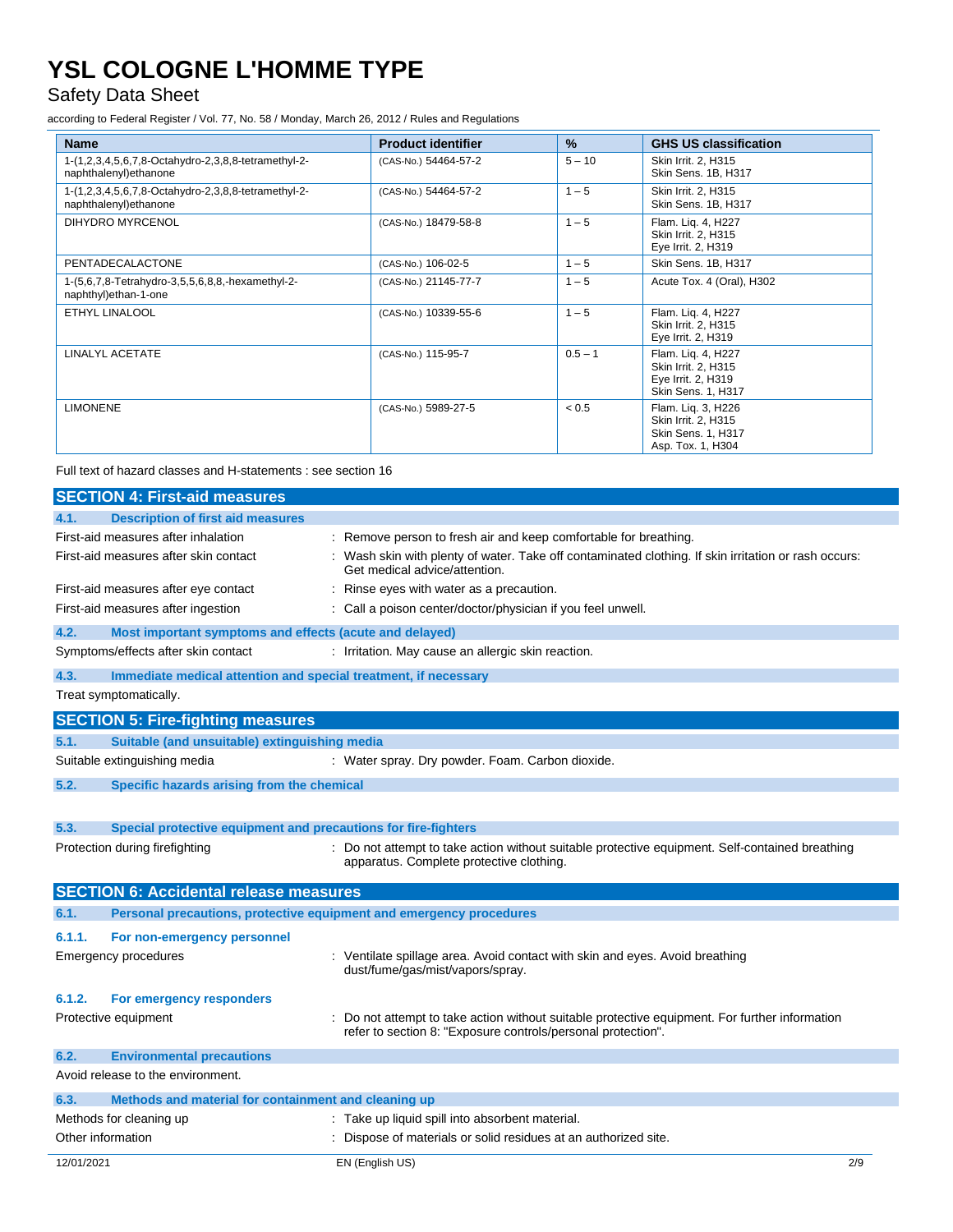Safety Data Sheet

according to Federal Register / Vol. 77, No. 58 / Monday, March 26, 2012 / Rules and Regulations

| 6.4. | <b>Reference to other sections</b>                           |                                                                                                                                                                                                                           |  |  |
|------|--------------------------------------------------------------|---------------------------------------------------------------------------------------------------------------------------------------------------------------------------------------------------------------------------|--|--|
|      | For further information refer to section 13.                 |                                                                                                                                                                                                                           |  |  |
|      | <b>SECTION 7: Handling and storage</b>                       |                                                                                                                                                                                                                           |  |  |
| 7.1. | <b>Precautions for safe handling</b>                         |                                                                                                                                                                                                                           |  |  |
|      | Precautions for safe handling                                | : Ensure good ventilation of the work station. Avoid contact with skin and eyes. Wear personal<br>protective equipment. Avoid breathing dust/fume/gas/mist/vapors/spray.                                                  |  |  |
|      | Hygiene measures                                             | : Wash contaminated clothing before reuse. Contaminated work clothing should not be allowed<br>out of the workplace. Do not eat, drink or smoke when using this product. Always wash hands<br>after handling the product. |  |  |
| 7.2. | Conditions for safe storage, including any incompatibilities |                                                                                                                                                                                                                           |  |  |
|      | Storage conditions                                           | : Store in a well-ventilated place. Keep cool.                                                                                                                                                                            |  |  |

|      | <b>SECTION 8: Exposure controls/personal protection</b> |
|------|---------------------------------------------------------|
| 8.1. | <b>Control parameters</b>                               |

| <b>D-LIMONENE (5989-27-5)</b>                                                         |
|---------------------------------------------------------------------------------------|
| Not applicable                                                                        |
| LINALYL ACETATE (115-95-7)                                                            |
| Not applicable                                                                        |
| DIHYDRO MYRCENOL (18479-58-8)                                                         |
| Not applicable                                                                        |
| <b>ETHYL LINALOOL (10339-55-6)</b>                                                    |
| Not applicable                                                                        |
| 1-(1,2,3,4,5,6,7,8-Octahydro-2,3,8,8-tetramethyl-2-naphthalenyl)ethanone (54464-57-2) |
| Not applicable                                                                        |
| <b>EXALTOLIDE (106-02-5)</b>                                                          |
| Not applicable                                                                        |
| <b>TIMBERSILK (54464-57-2)</b>                                                        |
| Not applicable                                                                        |
| <b>TONALID (21145-77-7)</b>                                                           |
| Not applicable                                                                        |

## **8.2. Appropriate engineering controls**

Appropriate engineering controls : Ensure good ventilation of the work station.

Environmental exposure controls : Avoid release to the environment.

### **8.3. Individual protection measures/Personal protective equipment**

## **Hand protection:**

Protective gloves

#### **Eye protection:**

Safety glasses

### **Skin and body protection:**

Wear suitable protective clothing

### **Respiratory protection:**

In case of insufficient ventilation, wear suitable respiratory equipment

### **Personal protective equipment symbol(s):**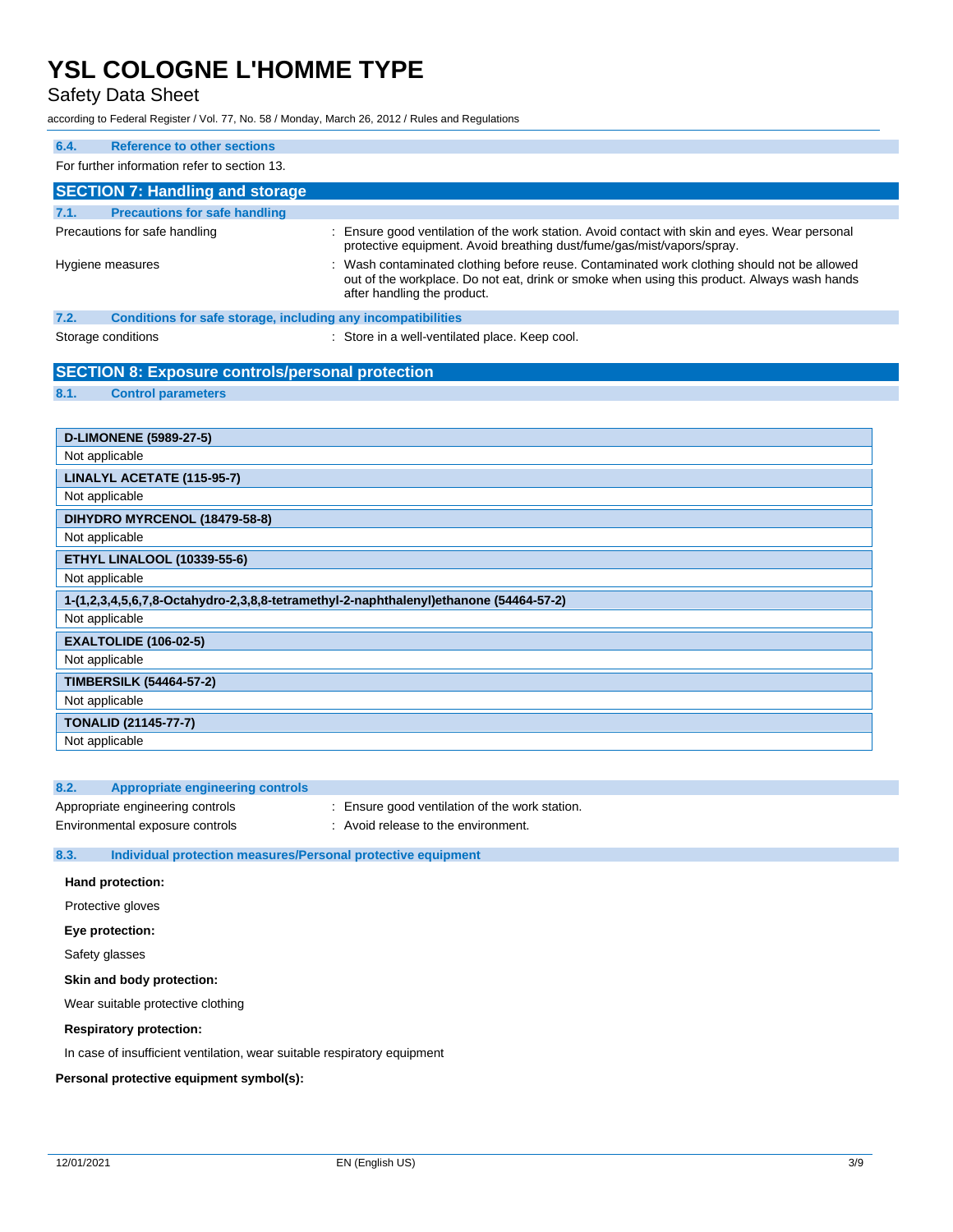Safety Data Sheet

according to Federal Register / Vol. 77, No. 58 / Monday, March 26, 2012 / Rules and Regulations



| <b>SECTION 9: Physical and chemical properties</b>            |                                                                                                                                                                                                                                                                                                                                                                              |  |  |
|---------------------------------------------------------------|------------------------------------------------------------------------------------------------------------------------------------------------------------------------------------------------------------------------------------------------------------------------------------------------------------------------------------------------------------------------------|--|--|
| Information on basic physical and chemical properties<br>9.1. |                                                                                                                                                                                                                                                                                                                                                                              |  |  |
| Physical state                                                | : Liquid                                                                                                                                                                                                                                                                                                                                                                     |  |  |
| Color                                                         | Mixture contains one or more component(s) which have the following colour(s):<br>White Colourless Colourless to light yellow On exposure to air: yellow White to light yellow On<br>exposure to light: discolours Colourless to brown Dark brown                                                                                                                             |  |  |
| Odor                                                          | There may be no odour warning properties, odour is subjective and inadequate to warn of<br>overexposure.<br>Mixture contains one or more component(s) which have the following odour:<br>Mild odour Pleasant odour Aromatic odour Floral odour Lemon odour Pine odour Characteristic<br>odour Fruity odour Sweet odour Almost odourless Alcohol odour Strong odour Odourless |  |  |
| Odor threshold                                                | No data available                                                                                                                                                                                                                                                                                                                                                            |  |  |
| рH                                                            | No data available                                                                                                                                                                                                                                                                                                                                                            |  |  |
| Melting point                                                 | Not applicable                                                                                                                                                                                                                                                                                                                                                               |  |  |
| Freezing point                                                | No data available                                                                                                                                                                                                                                                                                                                                                            |  |  |
| Boiling point                                                 | No data available                                                                                                                                                                                                                                                                                                                                                            |  |  |
| Flash point                                                   | : $> 100 °C$                                                                                                                                                                                                                                                                                                                                                                 |  |  |
| Relative evaporation rate (butyl acetate=1)                   | No data available                                                                                                                                                                                                                                                                                                                                                            |  |  |
| Flammability (solid, gas)                                     | Not applicable.                                                                                                                                                                                                                                                                                                                                                              |  |  |
| Vapor pressure                                                | No data available                                                                                                                                                                                                                                                                                                                                                            |  |  |
| Relative vapor density at 20 °C                               | No data available                                                                                                                                                                                                                                                                                                                                                            |  |  |
| Relative density                                              | No data available                                                                                                                                                                                                                                                                                                                                                            |  |  |
| Solubility                                                    | No data available                                                                                                                                                                                                                                                                                                                                                            |  |  |
| Partition coefficient n-octanol/water (Log Pow)               | No data available                                                                                                                                                                                                                                                                                                                                                            |  |  |
| Auto-ignition temperature                                     | No data available                                                                                                                                                                                                                                                                                                                                                            |  |  |
| Decomposition temperature                                     | No data available                                                                                                                                                                                                                                                                                                                                                            |  |  |
| No data available Viscosity, kinematic                        | No data available                                                                                                                                                                                                                                                                                                                                                            |  |  |
| Viscosity, dynamic                                            | No data available                                                                                                                                                                                                                                                                                                                                                            |  |  |
| <b>Explosion limits</b>                                       | No data available                                                                                                                                                                                                                                                                                                                                                            |  |  |
| Explosive properties                                          | No data available                                                                                                                                                                                                                                                                                                                                                            |  |  |
| Oxidizing properties                                          | No data available                                                                                                                                                                                                                                                                                                                                                            |  |  |
| 9.2.<br><b>Other information</b>                              |                                                                                                                                                                                                                                                                                                                                                                              |  |  |

No additional information available

### **10.1. Reactivity**

The product is non-reactive under normal conditions of use, storage and transport.

**10.2. Chemical stability**

Stable under normal conditions.

| 10.3. | <b>Possibility of hazardous reactions</b>                               |
|-------|-------------------------------------------------------------------------|
|       | No dangerous reactions known under normal conditions of use.            |
| 10.4. | <b>Conditions to avoid</b>                                              |
|       | None under recommended storage and handling conditions (see section 7). |

**10.5. Incompatible materials**

No additional information available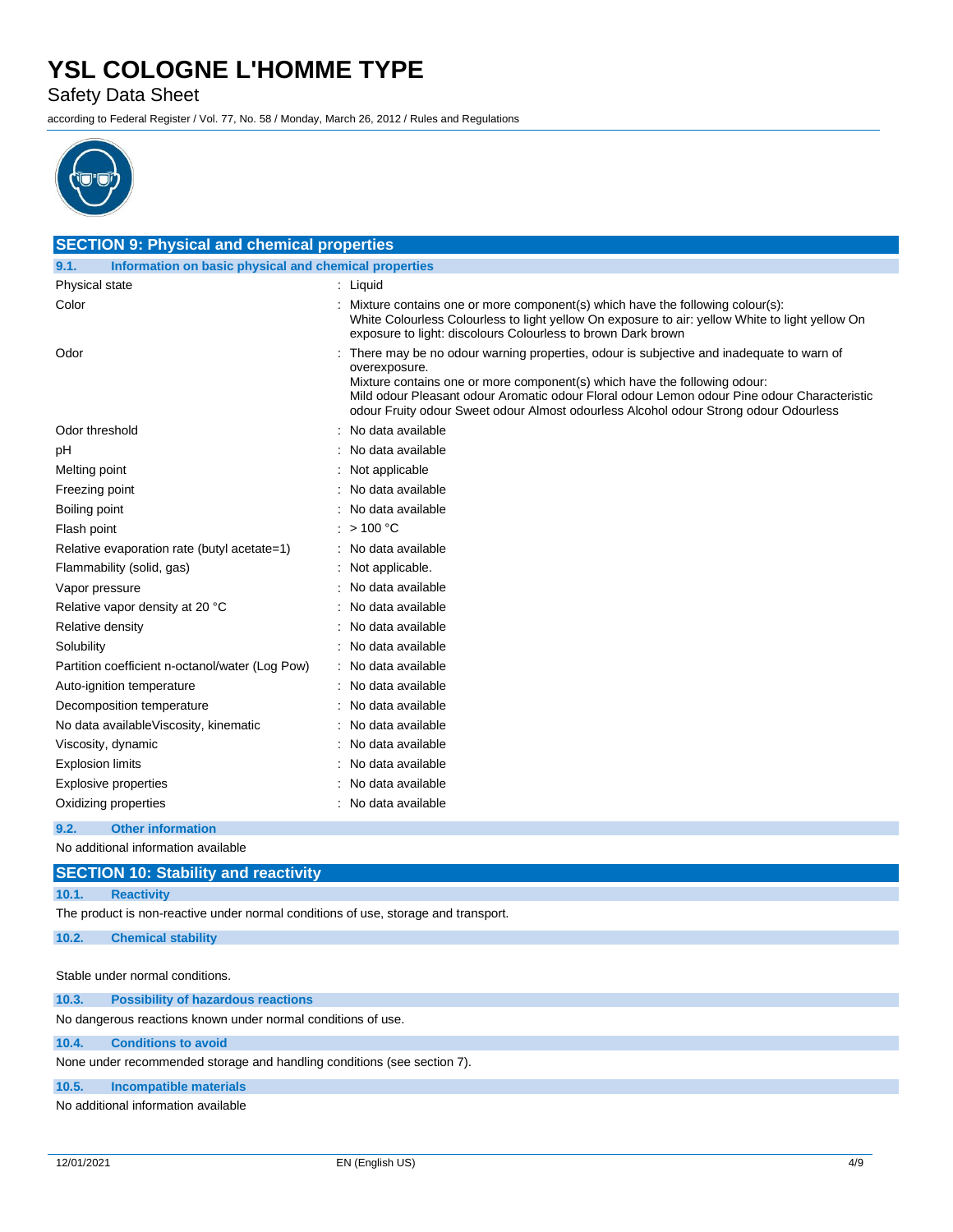# Safety Data Sheet

according to Federal Register / Vol. 77, No. 58 / Monday, March 26, 2012 / Rules and Regulations

| 10.6.<br><b>Hazardous decomposition products</b>                                                     |                                                                                                                         |  |
|------------------------------------------------------------------------------------------------------|-------------------------------------------------------------------------------------------------------------------------|--|
| Under normal conditions of storage and use, hazardous decomposition products should not be produced. |                                                                                                                         |  |
| <b>SECTION 11: Toxicological information</b>                                                         |                                                                                                                         |  |
| 11.1.<br>Information on toxicological effects                                                        |                                                                                                                         |  |
| Acute toxicity (oral)                                                                                | : Not classified                                                                                                        |  |
| Acute toxicity (dermal)                                                                              | Not classified                                                                                                          |  |
| Acute toxicity (inhalation)                                                                          | : Not classified                                                                                                        |  |
|                                                                                                      |                                                                                                                         |  |
| <b>D-LIMONENE (5989-27-5)</b>                                                                        |                                                                                                                         |  |
| LD50 oral rat                                                                                        | > 2000 mg/kg body weight (OECD 423: Acute Oral Toxicity - Acute Toxic Class Method, Rat,<br>Female, Read-across, Oral)  |  |
| LD50 dermal rabbit                                                                                   | > 5000 mg/kg body weight (Equivalent or similar to OECD 402, Rabbit, Weight of evidence,<br>Dermal)                     |  |
| DIHYDRO MYRCENOL (18479-58-8)                                                                        |                                                                                                                         |  |
| ATE US (oral)                                                                                        | 3600 mg/kg body weight                                                                                                  |  |
| <b>ETHYL LINALOOL (10339-55-6)</b>                                                                   |                                                                                                                         |  |
| ATE US (oral)                                                                                        | 5000 mg/kg body weight                                                                                                  |  |
|                                                                                                      |                                                                                                                         |  |
| <b>TIMBERSILK (54464-57-2)</b>                                                                       |                                                                                                                         |  |
| LD50 oral rat<br>LD50 dermal rat                                                                     | $\geq 5000$ mg/kg<br>$\geq 5000$ mg/kg                                                                                  |  |
|                                                                                                      |                                                                                                                         |  |
| <b>TONALID (21145-77-7)</b>                                                                          |                                                                                                                         |  |
| ATE US (oral)                                                                                        | 1000 mg/kg body weight                                                                                                  |  |
| Skin corrosion/irritation                                                                            | Causes skin irritation.                                                                                                 |  |
| Serious eye damage/irritation                                                                        | Not classified                                                                                                          |  |
| Respiratory or skin sensitization                                                                    | May cause an allergic skin reaction.                                                                                    |  |
| Germ cell mutagenicity                                                                               | Not classified                                                                                                          |  |
| Carcinogenicity                                                                                      | Not classified                                                                                                          |  |
| <b>D-LIMONENE (5989-27-5)</b>                                                                        |                                                                                                                         |  |
| IARC group                                                                                           | 3 - Not classifiable                                                                                                    |  |
|                                                                                                      |                                                                                                                         |  |
| Reproductive toxicity                                                                                | : Not classified                                                                                                        |  |
| STOT-single exposure                                                                                 | : Not classified                                                                                                        |  |
|                                                                                                      |                                                                                                                         |  |
| STOT-repeated exposure                                                                               |                                                                                                                         |  |
|                                                                                                      | : Not classified                                                                                                        |  |
| Aspiration hazard                                                                                    | Not classified                                                                                                          |  |
| Viscosity, kinematic                                                                                 | No data available                                                                                                       |  |
|                                                                                                      |                                                                                                                         |  |
| Symptoms/effects after skin contact                                                                  | : Irritation. May cause an allergic skin reaction.                                                                      |  |
| <b>SECTION 12: Ecological information</b>                                                            |                                                                                                                         |  |
| 12.1.<br><b>Toxicity</b>                                                                             |                                                                                                                         |  |
| Ecology - general                                                                                    | The product is not considered harmful to aquatic organisms or to cause long-term adverse<br>effects in the environment. |  |
| <b>D-LIMONENE (5989-27-5)</b>                                                                        |                                                                                                                         |  |
| LC50 - Fish [1]                                                                                      | 720 µg/l (OECD 203: Fish, Acute Toxicity Test, 96 h, Pimephales promelas, Flow-through                                  |  |
|                                                                                                      | system. Fresh water. Experimental value. Lethal)                                                                        |  |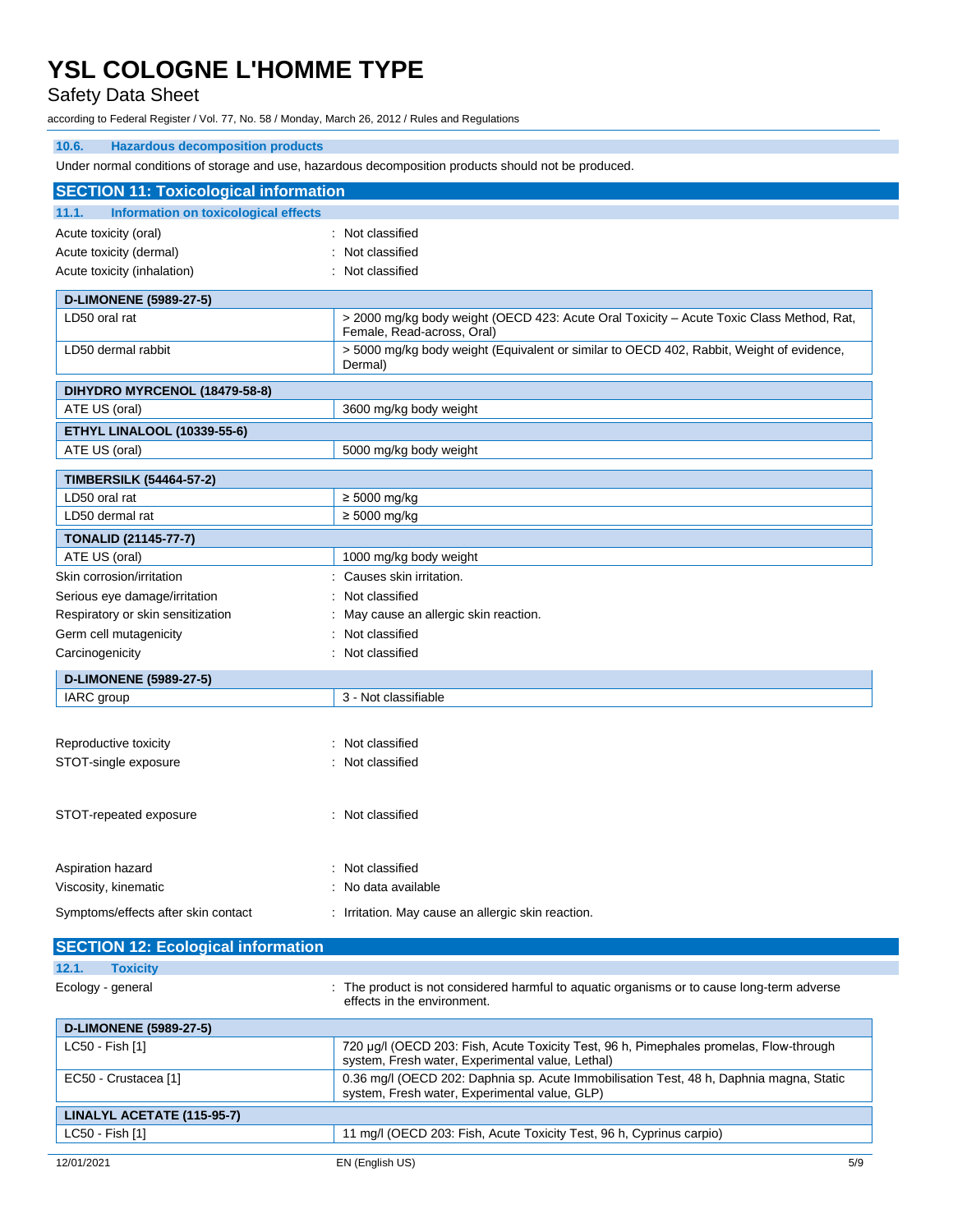Safety Data Sheet

according to Federal Register / Vol. 77, No. 58 / Monday, March 26, 2012 / Rules and Regulations

| LINALYL ACETATE (115-95-7) |                                                                                |
|----------------------------|--------------------------------------------------------------------------------|
| EC50 - Crustacea [1]       | 15 mg/l (OECD 202: Daphnia sp. Acute Immobilisation Test, 48 h, Daphnia magna) |
|                            |                                                                                |

| <b>TIMBERSILK (54464-57-2)</b> |                                     |  |
|--------------------------------|-------------------------------------|--|
| LC50 - Fish [1]                | $\approx$ 1.3 mg/l Bluegill Sunfish |  |
| EC50 - Crustacea [1]           | $\approx$ 1.38 mg/l Water Flea      |  |
| ErC50 algae                    | ≈ 2.6 mg/l Green Algae              |  |

## **12.2. Persistence and degradability**

| <b>D-LIMONENE (5989-27-5)</b>      |                                               |
|------------------------------------|-----------------------------------------------|
| Persistence and degradability      | Readily biodegradable in water.               |
| ThOD                               | 3.29 g $O_2/g$ substance                      |
| LINALYL ACETATE (115-95-7)         |                                               |
| Persistence and degradability      | Readily biodegradable in water.               |
| DIHYDRO MYRCENOL (18479-58-8)      |                                               |
| Persistence and degradability      | Biodegradability in water: no data available. |
| <b>ETHYL LINALOOL (10339-55-6)</b> |                                               |
| Persistence and degradability      | Biodegradability in water: no data available. |

# **12.3. Bioaccumulative potential**

| <b>D-LIMONENE (5989-27-5)</b>                   |                                                                                                              |  |
|-------------------------------------------------|--------------------------------------------------------------------------------------------------------------|--|
| BCF - Fish [1]                                  | 864.8 - 1022 (Pisces, QSAR, Fresh weight)                                                                    |  |
| Partition coefficient n-octanol/water (Log Pow) | 4.38 (Experimental value, OECD 117: Partition Coefficient (n-octanol/water), HPLC method,<br>$37^{\circ}$ C) |  |
| Bioaccumulative potential                       | Potential for bioaccumulation ( $4 \geq$ Log Kow $\leq$ 5).                                                  |  |
| LINALYL ACETATE (115-95-7)                      |                                                                                                              |  |
| Partition coefficient n-octanol/water (Log Pow) | 3.93 (Experimental value)                                                                                    |  |
| Bioaccumulative potential                       | Low potential for bioaccumulation (Log Kow $<$ 4).                                                           |  |
| DIHYDRO MYRCENOL (18479-58-8)                   |                                                                                                              |  |
| Partition coefficient n-octanol/water (Log Pow) | 3.47 (Estimated value)                                                                                       |  |
| Bioaccumulative potential                       | Low potential for bioaccumulation (Log Kow $<$ 4).                                                           |  |
| <b>ETHYL LINALOOL (10339-55-6)</b>              |                                                                                                              |  |
| Bioaccumulative potential                       | No bioaccumulation data available.                                                                           |  |

### **12.4. Mobility in soil**

| <b>D-LIMONENE (5989-27-5)</b> |                                                       |
|-------------------------------|-------------------------------------------------------|
| Ecology - soil                | Adsorbs into the soil.                                |
| LINALYL ACETATE (115-95-7)    |                                                       |
| Ecology - soil                | Adsorbs into the soil.                                |
| DIHYDRO MYRCENOL (18479-58-8) |                                                       |
| Ecology - soil                | No (test)data on mobility of the substance available. |

## **12.5. Other adverse effects**

No additional information available

# **SECTION 13: Disposal considerations 13.1. Disposal methods**

Waste treatment methods : Dispose of contents/container in accordance with licensed collector's sorting instructions.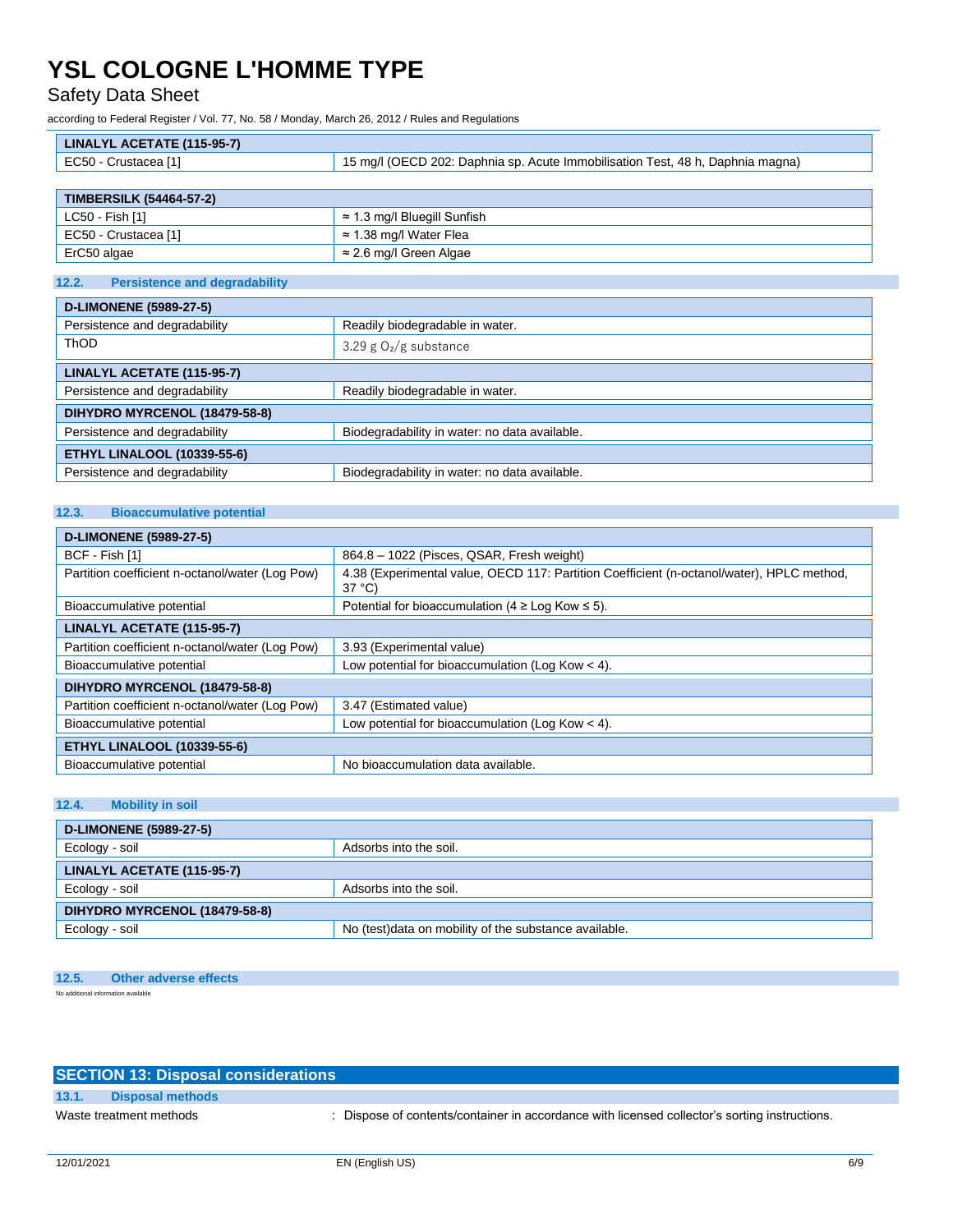# Safety Data Sheet

according to Federal Register / Vol. 77, No. 58 / Monday, March 26, 2012 / Rules and Regulations

#### **SECTION 14: Transport information**

#### **Department of Transportation (DOT)**

In accordance with DOT

Not regulated

### **Transportation of Dangerous Goods**

Not regulated

## **Transport by sea**

Not regulated

### **Air transport**

Not regulated

# **SECTION 15: Regulatory information**

# **15.1. US Federal regulations**

All components of this product are present and listed as Active on the United States Environmental Protection Agency Toxic Substances Control Act (TSCA) inventory

| <b>LIMONENE</b>                                                               | CAS-No. 5989-27-5  | $< 0.5\%$   |
|-------------------------------------------------------------------------------|--------------------|-------------|
| LINALYL ACETATE                                                               | CAS-No. 115-95-7   | $0.5 - 1\%$ |
| DIHYDRO MYRCENOL                                                              | CAS-No. 18479-58-8 | $1 - 5%$    |
| <b>ETHYL LINALOOL</b>                                                         | CAS-No. 10339-55-6 | $1 - 5%$    |
| 1-(1,2,3,4,5,6,7,8-Octahydro-2,3,8,8-tetramethyl-2-<br>naphthalenyl) ethanone | CAS-No. 54464-57-2 | $5 - 10%$   |
| PENTADECALACTONE                                                              | CAS-No. 106-02-5   | $1 - 5%$    |
| 1-(1,2,3,4,5,6,7,8-Octahydro-2,3,8,8-tetramethyl-2-<br>naphthalenyl) ethanone | CAS-No. 54464-57-2 | $1 - 5%$    |
| 1-(5,6,7,8-Tetrahydro-3,5,5,6,8,8,-hexamethyl-2-naphthyl)ethan-<br>1-one      | CAS-No. 21145-77-7 | $1 - 5%$    |

This product or mixture is not known to contain a toxic chemical or chemicals in excess of the applicable de minimis concentration as specified in 40 CFR §372.38(a) subject to the reporting requirements of section 313 of Title III of the Superfund Amendments and Reauthorization Act of 1986 and 40 CFR Part 372.

#### **15.2. International regulations**

#### **CANADA**

| <b>D-LIMONENE (5989-27-5)</b>                                                         |  |
|---------------------------------------------------------------------------------------|--|
| Listed on the Canadian DSL (Domestic Substances List)                                 |  |
| LINALYL ACETATE (115-95-7)                                                            |  |
| Listed on the Canadian DSL (Domestic Substances List)                                 |  |
| DIHYDRO MYRCENOL (18479-58-8)                                                         |  |
| Listed on the Canadian DSL (Domestic Substances List)                                 |  |
| <b>ETHYL LINALOOL (10339-55-6)</b>                                                    |  |
| Listed on the Canadian DSL (Domestic Substances List)                                 |  |
| 1-(1,2,3,4,5,6,7,8-Octahydro-2,3,8,8-tetramethyl-2-naphthalenyl)ethanone (54464-57-2) |  |
| Listed on the Canadian DSL (Domestic Substances List)                                 |  |
| <b>EXALTOLIDE (106-02-5)</b>                                                          |  |
| Listed on the Canadian DSL (Domestic Substances List)                                 |  |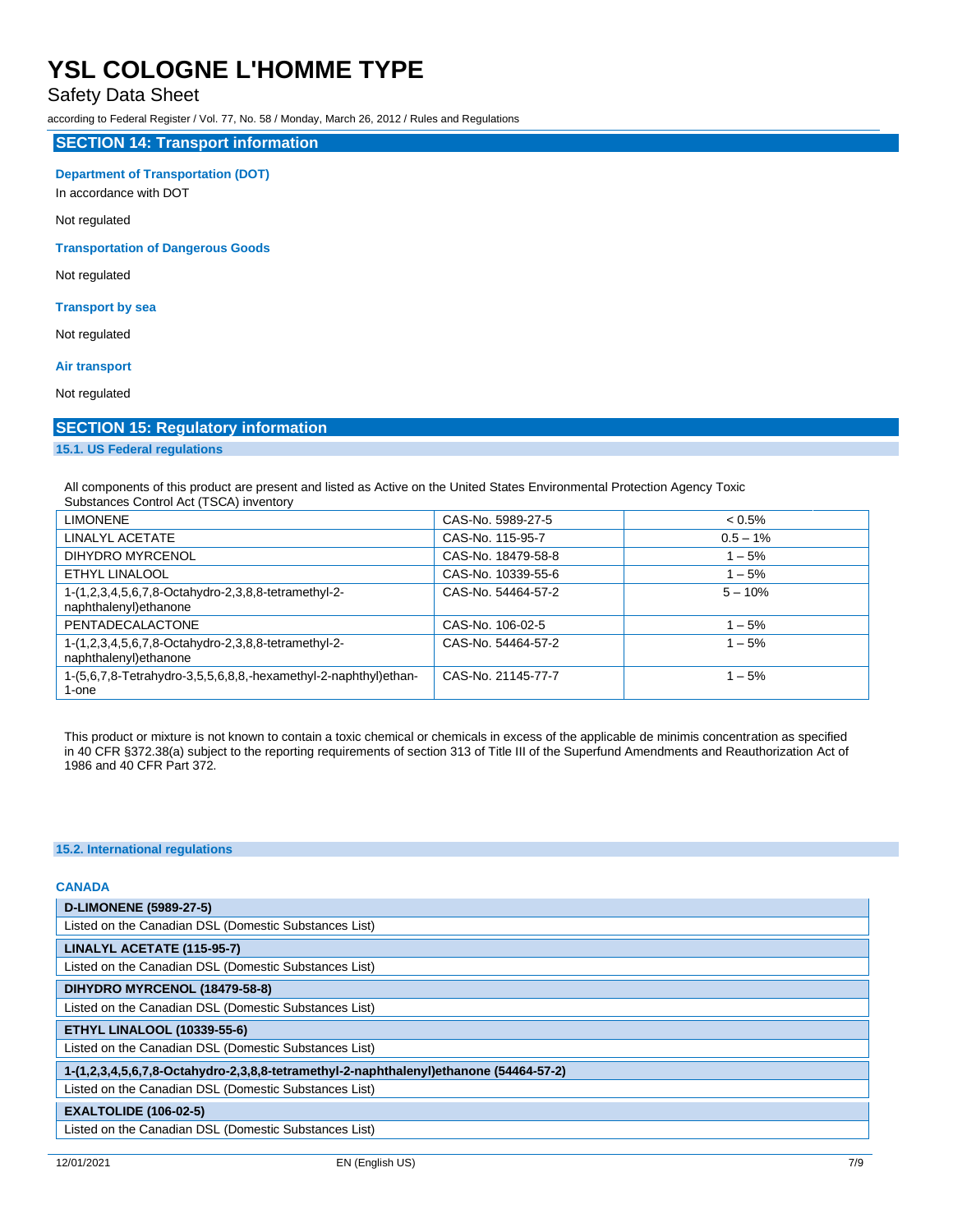# Safety Data Sheet

according to Federal Register / Vol. 77, No. 58 / Monday, March 26, 2012 / Rules and Regulations

| <b>TIMBERSILK (54464-57-2)</b> |  |
|--------------------------------|--|
|                                |  |

| Listed on the Canadian DSL (Domestic Substances List) |
|-------------------------------------------------------|
| <b>TONALID (21145-77-7)</b>                           |
|                                                       |

Listed on the Canadian DSL (Domestic Substances List)

#### **EU -Regulations**

No additional information available

| <b>National regulations</b>                                                                                                                                                                                                                                                                                                                                                                                                                                                                                                                                                                                                                                                       |
|-----------------------------------------------------------------------------------------------------------------------------------------------------------------------------------------------------------------------------------------------------------------------------------------------------------------------------------------------------------------------------------------------------------------------------------------------------------------------------------------------------------------------------------------------------------------------------------------------------------------------------------------------------------------------------------|
| <b>D-LIMONENE (5989-27-5)</b>                                                                                                                                                                                                                                                                                                                                                                                                                                                                                                                                                                                                                                                     |
| Listed on IECSC (Inventory of Existing Chemical Substances Produced or Imported in China)<br>Listed on the TCSI (Taiwan Chemical Substance Inventory)<br>Listed on NZIoC (New Zealand Inventory of Chemicals)<br>Listed on the Japanese ENCS (Existing & New Chemical Substances) inventory<br>Listed on PICCS (Philippines Inventory of Chemicals and Chemical Substances)<br>EC INVENTORY<br>Listed on INSQ (Mexican National Inventory of Chemical Substances)<br>Listed on the Australian HSIS Consolidated List<br>Listed introduction on Australian Industrial Chemicals Introduction Scheme (AICIS Inventory)<br>Listed on KECL/KECI (Korean Existing Chemicals Inventory) |
| LINALYL ACETATE (115-95-7)                                                                                                                                                                                                                                                                                                                                                                                                                                                                                                                                                                                                                                                        |
| Listed on IECSC (Inventory of Existing Chemical Substances Produced or Imported in China)<br>Listed on the TCSI (Taiwan Chemical Substance Inventory)<br>Listed on NZIoC (New Zealand Inventory of Chemicals)<br>Listed on the Japanese ENCS (Existing & New Chemical Substances) inventory<br>Listed on PICCS (Philippines Inventory of Chemicals and Chemical Substances)<br>EC_INVENTORY<br>Listed on INSQ (Mexican National Inventory of Chemical Substances)<br>Listed introduction on Australian Industrial Chemicals Introduction Scheme (AICIS Inventory)<br>Listed on KECL/KECI (Korean Existing Chemicals Inventory)                                                    |
| DIHYDRO MYRCENOL (18479-58-8)                                                                                                                                                                                                                                                                                                                                                                                                                                                                                                                                                                                                                                                     |
| Listed on IECSC (Inventory of Existing Chemical Substances Produced or Imported in China)<br>Listed on the TCSI (Taiwan Chemical Substance Inventory)<br>Listed on NZIoC (New Zealand Inventory of Chemicals)<br>Listed on PICCS (Philippines Inventory of Chemicals and Chemical Substances)<br>EC_INVENTORY<br>Listed on INSQ (Mexican National Inventory of Chemical Substances)<br>Listed on the Japanese ENCS (Existing & New Chemical Substances) inventory<br>Listed introduction on Australian Industrial Chemicals Introduction Scheme (AICIS Inventory)<br>Listed on KECL/KECI (Korean Existing Chemicals Inventory)                                                    |
| <b>ETHYL LINALOOL (10339-55-6)</b>                                                                                                                                                                                                                                                                                                                                                                                                                                                                                                                                                                                                                                                |
| Listed on IECSC (Inventory of Existing Chemical Substances Produced or Imported in China)<br>Listed on the TCSI (Taiwan Chemical Substance Inventory)<br>Listed on NZIoC (New Zealand Inventory of Chemicals)<br>Listed on PICCS (Philippines Inventory of Chemicals and Chemical Substances)<br>EC_INVENTORY<br>Listed on INSQ (Mexican National Inventory of Chemical Substances)<br>Listed introduction on Australian Industrial Chemicals Introduction Scheme (AICIS Inventory)<br>Listed on the Japanese ENCS (Existing & New Chemical Substances) inventory<br>Listed on KECL/KECI (Korean Existing Chemicals Inventory)                                                    |
| 1-(1,2,3,4,5,6,7,8-Octahydro-2,3,8,8-tetramethyl-2-naphthalenyl)ethanone (54464-57-2)                                                                                                                                                                                                                                                                                                                                                                                                                                                                                                                                                                                             |
| Listed on IECSC (Inventory of Existing Chemical Substances Produced or Imported in China)<br>Listed on the TCSI (Taiwan Chemical Substance Inventory)<br>Listed on NZIoC (New Zealand Inventory of Chemicals)<br>Listed on the Japanese ENCS (Existing & New Chemical Substances) inventory<br>Listed on PICCS (Philippines Inventory of Chemicals and Chemical Substances)<br>EC_INVENTORY<br>Listed on INSQ (Mexican National Inventory of Chemical Substances)<br>Listed introduction on Australian Industrial Chemicals Introduction Scheme (AICIS Inventory)<br>Listed on KECL/KECI (Korean Existing Chemicals Inventory)                                                    |